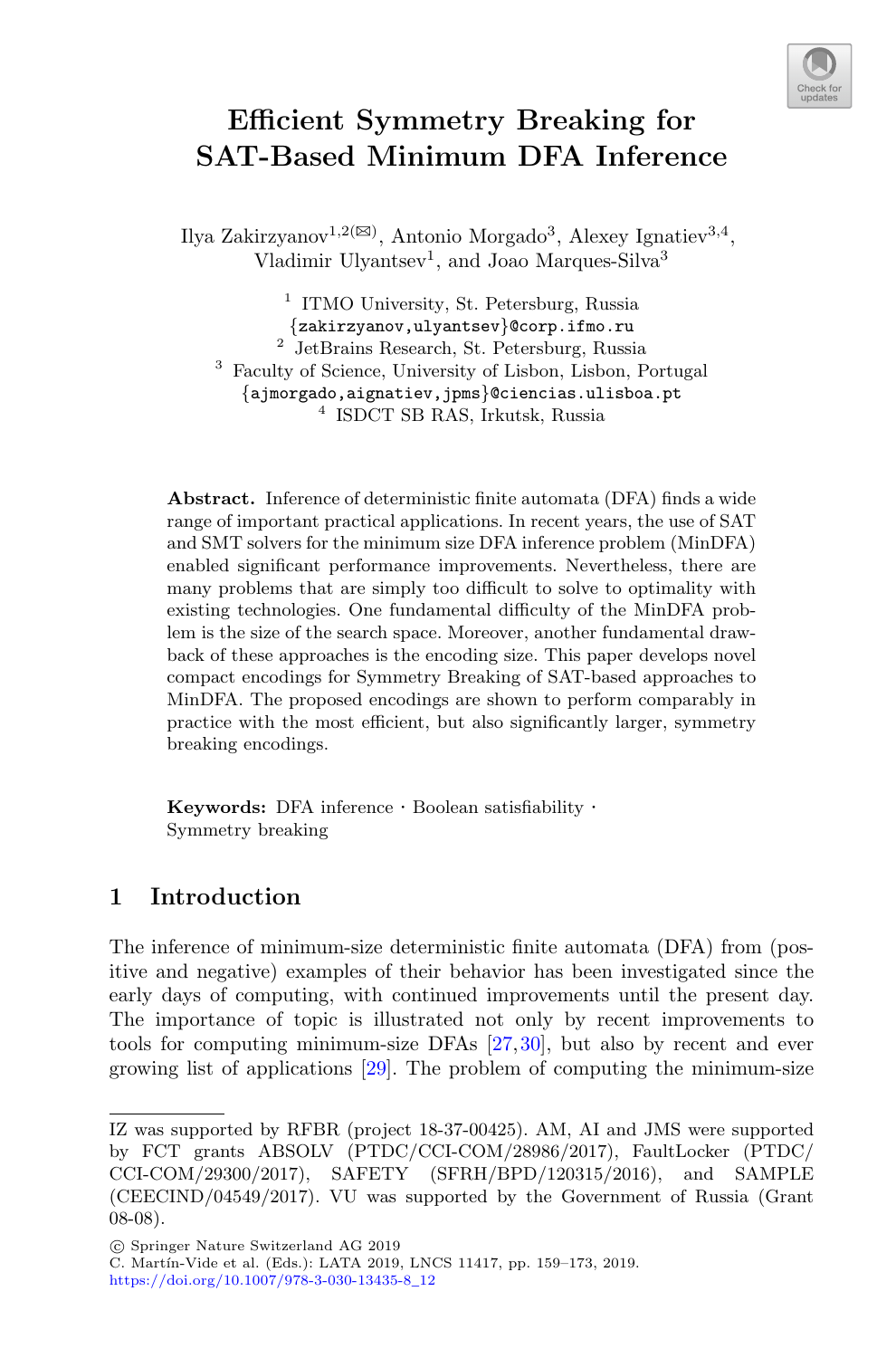DFA (MinDFA) witnessed seminal work in the early 70s [\[6](#page-13-0)]. Moreover, a number of visible contributions were made in the 90s. These include the use of graph coloring  $[8]$  $[8]$ , constraint programming techniques  $[9,22]$  $[9,22]$ , and state merging approaches [\[17](#page-13-4)[,18](#page-13-5)]. Approaches based on SAT and SMT were proposed in the last decade, with promising results [\[12,](#page-13-6)[13](#page-13-7)[,20](#page-13-8),[21,](#page-13-9)[25](#page-13-10)]. Nevertheless, the size of existing propositional encodings do not scale for large DFA inference problems. The use of SMT does not represent a clear improvement, since SMT solving approaches for the MinDFA problem will also encode to propositional logic. This paper revisits SAT encodings for the MinDFA problem as well as recent work on exploiting symmetry breaking  $[25,30]$  $[25,30]$  $[25,30]$ , and proposes a (novel) tighter propositional representation of state-of-the-art symmetry breaking predicates, but it also devises new symmetry breaking constraints which serve to achieve more effective pruning of the search space. The new propositional encoding proposed in this paper enables clear performance gains over the state of the art [\[13,](#page-13-7)[14](#page-13-11)[,26](#page-14-3)[,30](#page-14-1)].

The paper is organized as follows. Section [2](#page-1-0) introduces the definitions used throughout the paper and briefly overviews related work. Section [3](#page-4-0) develops new ideas to encode symmetry breaking predicates. Section [4](#page-10-0) compares a new tool for the MinDFA problem with the existing state of the art, showing clear performance gains. Section [5](#page-12-0) concludes the paper.

# <span id="page-1-0"></span>**2 Background**

### **2.1 Preliminaries**

Throughout the paper we assume that automata are defined over some set of symbols Σ, also known as the *alphabet*. The number of symbols in the alphabet is  $L = |\Sigma|$ . For earlier DFA inference examples, it was often the case that  $\Sigma = B = \{0, 1\}$  [\[18,](#page-13-5)[22\]](#page-13-3). For more recent DFA inference examples [\[28\]](#page-14-4), larger alphabets are often considered.

A *deterministic finite automaton* (DFA) is a tuple  $\mathcal{D} = (D, \Sigma, \delta, d_1, D^+, D^-)$ , where D is a finite set of states,  $\Sigma$  is the (input) alphabet,  $\delta: D \times \Sigma \to D$  is the transition function,  $d_1$  is the initial state,  $D^+$  is the set of accepting states and  $D^{-} = D \setminus D^{+}$  is the set of rejecting sets. For input strings  $\pi \in \Sigma^*$  we define  $\hat{\delta}(d_1, \pi)$  inductively as follows [\[16\]](#page-13-12): (i)  $\hat{\delta}(d_1, \epsilon) = d_1$ ; (ii) If  $\pi = \pi'c$ , then  $\hat{\delta}(d_1,\pi) = \delta(\hat{\delta}(d_1,\pi'),c).$ 

We assume the standard setting of inferring a minimum-size DFA given a set of samples of its behavior  $[7,15]$  $[7,15]$ , i.e. the training set, each sample represented by an input string that is either accepted or rejected by some DFA  $U = (U, \Sigma, \mu, u_1, U^+, U^-)$ , which is not known. This form of learning is often referred to as *passive learning*, as opposed to *active learning* [\[2](#page-12-1)[,20](#page-13-8)], which enables a learning algorithm (aiming to create a target DFA) to formulate queries to some teacher (which knows of the unknown DFA).

A *training set* is a set of pairs  $\mathbb{T} = \{(\pi_1, o_1), \ldots, (\pi_R, o_R)\}\)$ , where each pair  $(\pi_r, o_r) \in \Sigma^* \times \{0, 1\}$  denotes the output  $o_r$  observed given input string  $\pi_r$ . If  $o_r = 1$   $(o_r = 0)$ , then  $\pi_r$  is referred to as a *positive* (*negative*) example. Given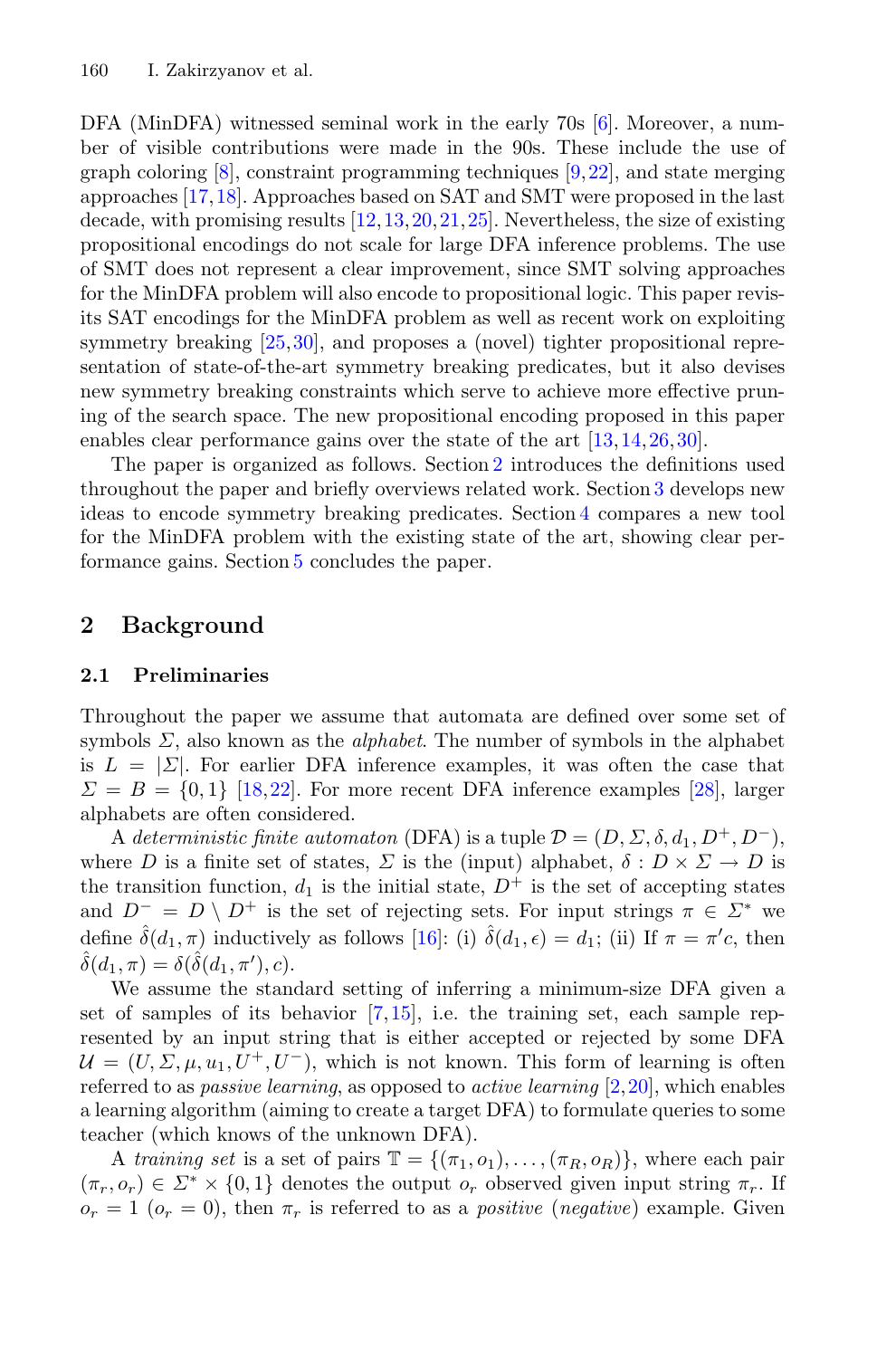```
Function MINIMUMDFA(T)
      Input : \mathcal{T}: APTA
      Output: S: minimum size DFA
1 M \leftarrow FindLowerBound(T)<br>
2 while true do
      2 while true do
```
**3**  $S \leftarrow$  FindConsistentDFA $(T, M)$ <br> **4 if**  $S \neq \emptyset$  then return S **4 if**  $S \neq \emptyset$  then return S<br>**5**  $M \leftarrow M + 1$ 

 $M \leftarrow M + 1$ 

**Algorithm 1:** General lower bound refinement algorithm

a training set, we can construct an APTA (*augmented prefix tree acceptor* ) [\[1,](#page-12-2) [13,](#page-13-7)[24](#page-13-15)], defined as the DFA  $\mathcal{T} = (T, \Sigma, \tau, t_1, T^+, T^-)$ , where any input string sharing the same prefix ends up in the same state. Concretely, given input strings  $\pi_1 = \pi_a \pi_{b_1}$  and  $\pi_2 = \pi_a \pi_{b_2}$  the common prefix  $\pi_a$  will be associated to a unique sequence of states in the APTA. For an APTA T, we have  $T^+ \cup T^- \neq T$ , and we define  $N = |T|$ . When clear from the context, the states of T are referred to by their index,  $t_i$  by  $i, i = 1, \ldots, N$ . In some settings,  $\theta(i)$  will be used to denote the distance from the APTA root state  $t_1$  to state  $t_i$ .

The *minimum-size DFA* inference problem (MinDFA) is to identify a DFA  $S = (S, \Sigma, \sigma, s_1, S^+, S^-)$ , with a minimum number of states, such that for any training pair  $(\pi_r, o_r)$ ,  $\hat{\sigma}(s_1, \pi_r) \in S^+$  iff  $o_r = 1$  and  $\hat{\sigma}(s_1, \pi_r) \in S^-$  iff  $o_r = 0$ . For a prospective DFA  $S$ , we define  $M = |S|$ .

Throughout the paper  $[R]$  is used to denote the set  $\{1,\ldots,R\}$ , for some positive integer R. Moreover, we will use integers to refer to either symbols or states. For a given alphabet, by associating states and symbols with integers facilitates imposing a fixed lexicographic order, which will be required later in the paper (see Sect. [3\)](#page-4-0). Additionally, standard SAT definitions are assumed and used  $[5]$  $[5]$ .

### **2.2 Minimum Size DFA Inference**

This paper focuses on constraint-based exact approaches for the MinDFA problem. Different constraint programming approaches for solving the MinDFA problem have been proposed over the years. More recently, the use of SAT  $[12-14]$  $[12-14]$ and SMT [\[20,](#page-13-8)[21](#page-13-9)] has been investigated. A more detailed account of past work is available for example in Neider's PhD thesis [\[20,](#page-13-8) Chap. 3].

Algorithm [1](#page-2-0) summarizes the most widely used approach for computing a minimum size DFA consistent with a given APTA  $\mathcal T$  (obtained from the training set). Initially a lower bound on the size of the inferred DFA is computed. An often used heuristic is to compute a maximal clique on states of the APTA that cannot be assigned to the same DFA state  $[12-14, 20-22, 26]$  $[12-14, 20-22, 26]$  $[12-14, 20-22, 26]$  $[12-14, 20-22, 26]$ . Afterwards, starting from the lower bound and for each possible value on the number of states of the DFA, some algorithm decides whether there exists a DFA  $\mathcal S$  which can be shown consistent with the samples of behavior summarized as the APTA  $\mathcal T$ .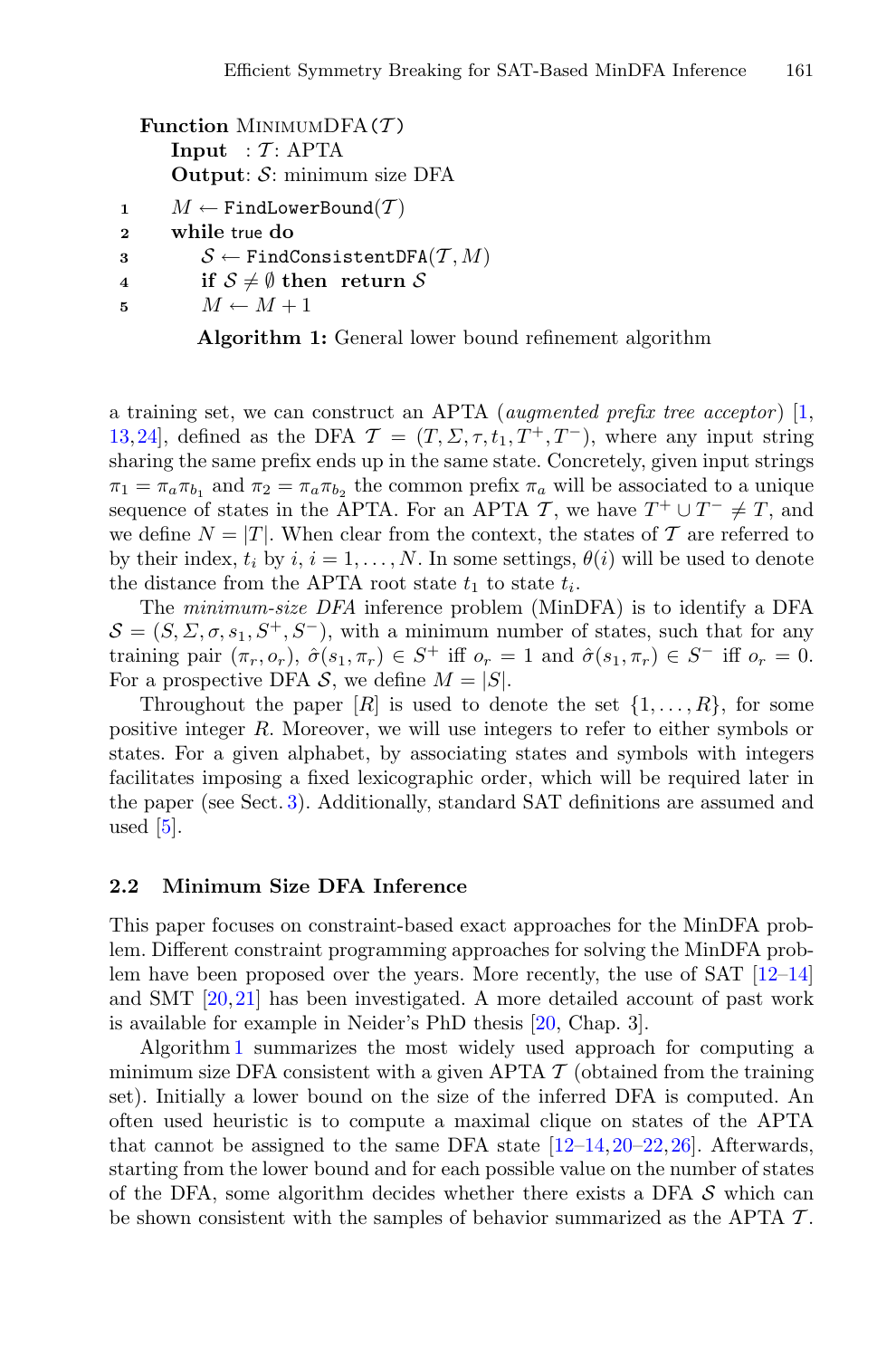Algorithm [1](#page-2-0) is referred to as LSUS (linear-search, UNSAT until SAT) and is used in different settings. Other algorithms can be envisioned. These include binary search, assuming some upper bound is known or can be identified (e.g. with merge-based algorithms). Another alternative is unbounded search with a final binary search step. These algorithms have been used in recent years for solving MaxSAT [\[19](#page-13-16)] and for extracting MUSes [\[4](#page-12-4)]. The use of propositional encodings can be traced to the work of Grinchtein, Leucker & Piterman [\[12\]](#page-13-6). By using two different representations for integers, one in unary and the other in binary, this work proposes two propositional encodings. For the unary representation, the encoding size is in  $\mathcal{O}(N \times M^2 + N^2 \times M)$  over  $\mathcal{O}(N \times M)$  variables<sup>1</sup>. For the binary representation, the encoding size is in  $\mathcal{O}(N \times M \times \log M + N^2 \times M)$ on  $\mathcal{O}(N \times \log M)$  variables. More recent work by Heule&Verwer (HV) [\[13](#page-13-7)[,14](#page-13-11)] proposed encodings that have been shown effective in practice [\[28](#page-14-4)]. The HV encoding builds on the graph coloring analogy proposed in earlier work [\[8](#page-13-1)]. The proposed encoding has size  $\mathcal{O}(M^3 + N \times M^2)$  over  $\mathcal{O}(M^2 + N \times M)$  variables. This encoding is revisited in Sect. [2.3.](#page-3-0)

### <span id="page-3-0"></span>**2.3 SAT-Based MinDFA**

Given an APTA  $\mathcal T$  and a bound  $M$  on the number of states of the inferred DFA  $S$ , this subsection provides a derivation of the HV encoding [\[13](#page-13-7)[,14](#page-13-11)], based on a different motivation. By careful analysis of this formulation, we achieve a more compact propositional encoding. Instead of relating the MinDFA problem with graph coloring, we formulate it as the problem of matching the  $N$  states of the APTA  $\mathcal T$  to the M states of a target DFA  $\mathcal S$ . The sets of variables of the propositional encoding are as follows:

- 1.  $m_{i,p}$  which is 1 iff state  $t_i$  in T is matched with state  $s_p$  in S.
- 2.  $e_{v,p,q}$  which is 1 iff there is a transition from  $s_p$  to  $s_q$  on symbol  $l_v$  in S.
- 3.  $a_p$  which is 1 iff  $s_p$  is accepting in S.

The constraints of the proposed encoding are summarized in Table [1.](#page-4-1) Observe that for encoding the Equals1 constraints, [\[14](#page-13-11)] uses a clause to encode an AtLeast1 constraint, and the Pairwise Encoding for encoding an AtMost1 constraint. A simple improvment is to use a more compact encoding, among the many that exist. Concrete examples include sequential counters [\[23\]](#page-13-17), cardinality networks [\[3\]](#page-12-5), the ladder encoding [\[11](#page-13-18)], sorting networks [\[10](#page-13-19)], among several other options. As can be concluded, the proposed encoding grows with  $\mathcal{O}(N \times M^2)$ . Thus, the encoding is asymptotically (somewhat) tighter than the encoding proposed in [\[13\]](#page-13-7), in that the encoding of the cardinality constraints changes from  $\mathcal{O}(M^3)$  to  $\mathcal{O}(M^2)$ . This difference can be significant for large values of M. As observed in earlier work  $[13,14]$  $[13,14]$  $[13,14]$ , for some benchmarks  $[18]$  $[18]$ , the target DFA has hundreds of states, and so an encoding in  $\mathcal{O}(M^3)$  is expected to be beyond the memory capacity of existing compute servers. It is straightforward to map the

<sup>&</sup>lt;sup>1</sup> The encoding size shown is adapted from the results in  $[20]$  $[20]$ , taking into account that both  $|T^+|$  and  $|T^-|$  can grow with  $N = |T|$ . The size of  $|\Sigma|$  is assumed constant.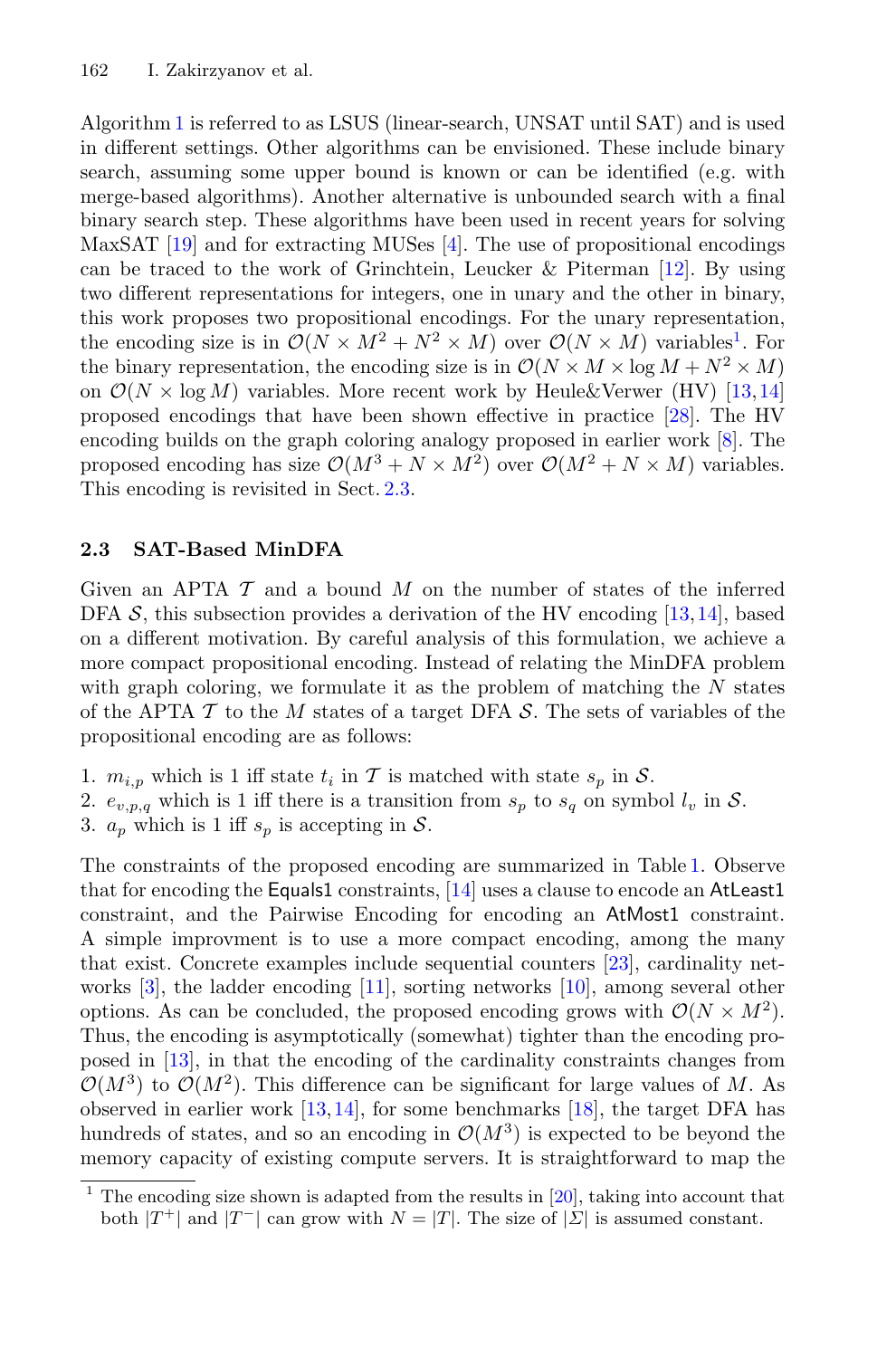| Constraint                                     | Range                                                                     |                                                                                                                                                                                  |  |  |  |
|------------------------------------------------|---------------------------------------------------------------------------|----------------------------------------------------------------------------------------------------------------------------------------------------------------------------------|--|--|--|
| $\overline{(\sum_{n=1}^{M} m_{i,p})} = 1$      | $i \in [N]$                                                               | Each state $t_i$ in T is matched<br>with exactly one state in $\mathcal S$                                                                                                       |  |  |  |
| $m_{i,p} \rightarrow a_p$                      | $i \in [N]; t_i \in T^+;$<br>$p \in [M]$                                  | Each accepting state $t_i$ in T is<br>matched with an accepting<br>state in $\mathcal S$                                                                                         |  |  |  |
| $m_{i,p} \rightarrow \neg a_p$                 | $i\in[N];$ $t_i\in\mathcal{T}^-;$<br>$p \in [M]$                          | Each rejecting state $t_i$ in $\mathcal T$ is<br>matched with a rejecting state<br>in $\mathcal S$                                                                               |  |  |  |
| $(\sum_{a=1}^{M} e_{v,p,q}) = 1$               | $v\in[L]; p\in[M]$                                                        | There is exactly one transition<br>from $s_p$ on some symbol $l_v$ in S                                                                                                          |  |  |  |
| $m_{i,p} \wedge m_{k,q} \rightarrow e_{v,p,q}$ | $i, k \in [N]; v \in [L];$<br>$\sigma(t_i, l_v) = t_k;$<br>$p,q \in [M]$  | A transition between $t_i$ and $t_k$<br>on $l_v$ in T forces a transition<br>between its mapped nodes on<br>the same $l_v$ in S                                                  |  |  |  |
| $m_{i,p} \wedge e_{v,p,q} \rightarrow m_{k,q}$ | $i, k \in [N]; v \in [L];$<br>$\sigma(t_i, l_v) = t_k;$<br>$p, q \in [M]$ | A transition between $t_i$ and $t_k$<br>on $l_v$ in T, with a transition<br>between the mapped state $p$<br>and a state q on $l_v$ in S, forces<br>a mapping between $t_k$ and q |  |  |  |

<span id="page-4-1"></span>**Table 1.** Constraints of the SAT encoding

sets of clauses in the HV formulation [\[13](#page-13-7)[,14](#page-13-11)] into the constraints described above. The main difference is that we explicitly use a tighter encoding for the AtMost1 constraints, which are listed as sets of clauses (capturing the well-known pairwise encoding) in [\[13\]](#page-13-7). Additionally, the HV formulation [\[13\]](#page-13-7) considers different sets of redundant constraints to the basic formulation above. A technique that has been proposed for the SAT formulation is the breaking of symmetries of the DFA constructed [\[26,](#page-14-3)[30](#page-14-1)]. Symmetry breaking for the SAT formulation is described in depth in Sect. [3,](#page-4-0) together with new improvements.

# <span id="page-4-0"></span>**3 Efficient Symmetry Breaking**

This section revisits recent symmetry breaking for the MinDFA problem, which imposes an order on the states of the DFA [\[26,](#page-14-3)[30](#page-14-1)]. Although effective in practice, the existing propositional encoding is not tight, and so unlikely to scale for larger DFAs. Section [3.2](#page-5-0) develops a significantly tighter encoding. Section [3.3](#page-7-0) devises novel constraints that serve to furhter prune the search space that a SAT solver needs to explore.

#### <span id="page-4-2"></span>**3.1 Propositional Formulation for Breaking Symmetries**

This section summarizes the recent work on breaking symmetries of the DFA being constructed, by imposing an ordering on the states of the DFA [\[26](#page-14-3),[30\]](#page-14-1). In this section we follow the original formulation [\[26](#page-14-3)]. The approach can be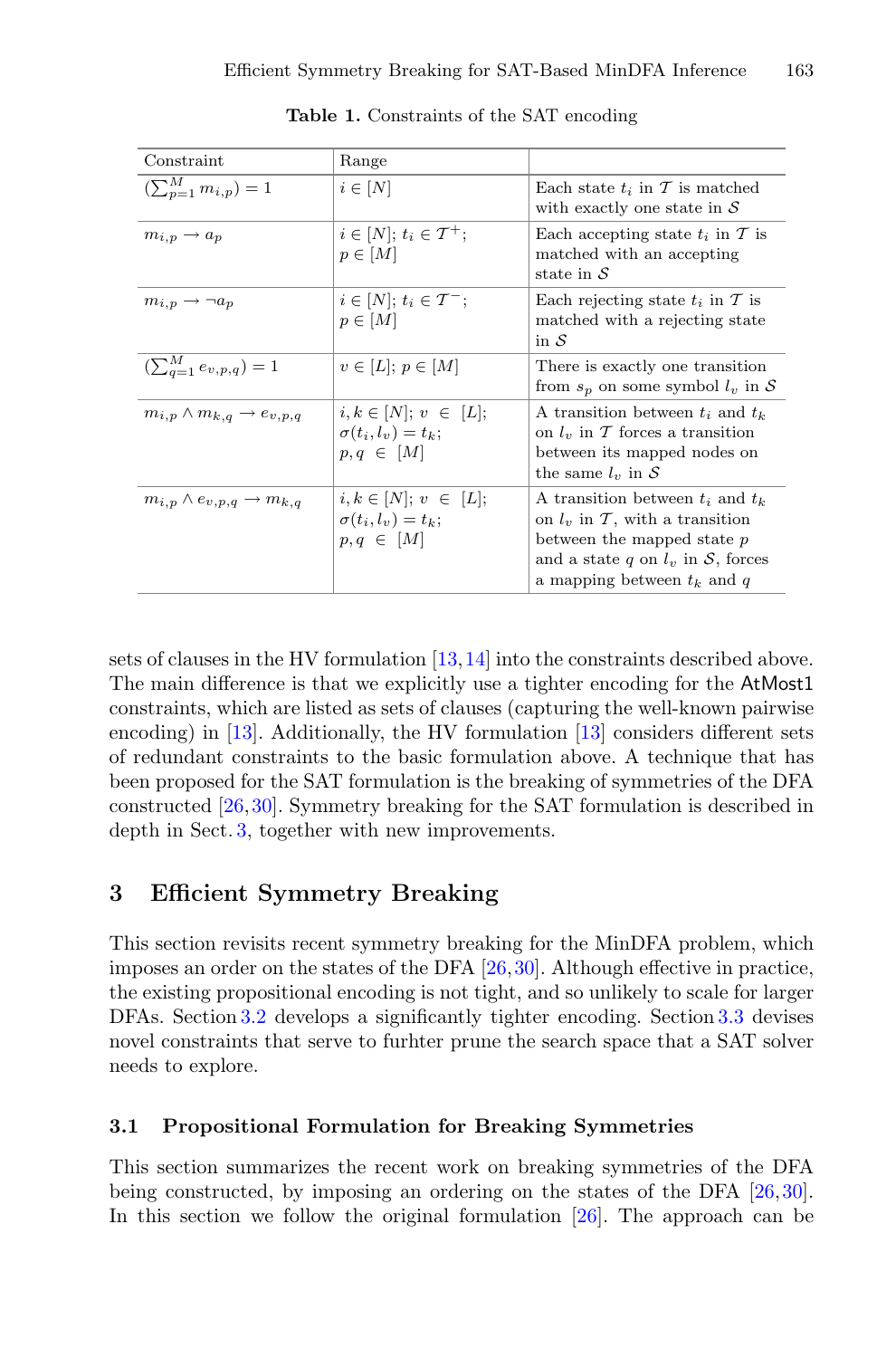formalized as follows. Assume a target DFA  $S = (S, \Sigma, \sigma, s_1, S^+, S^-)$ . The states of the DFA  $\mathcal S$  are required to be numbered according to the tree induced by a breadth-first search (BFS) of the target DFA. As a result, the formulation of symmetry breaking depends only on the states and transitions of the target DFA S (independent of the APTA  $\mathcal T$ ). In this section we require some fixed (e.g. lexicographic) ordering on the symbols of  $\Sigma$ . Any order of the symbols is valid. The symbols will be numbered from 1 to  $L$ , but the numbers respect the fixed ordering.

The propositional variables used in the formulation are as follows:

- 1.  $p_{q,r}$ , with  $1 \leq r < q \leq M$ .  $p_{q,r} = 1$  iff state r is the parent of q in the BFS tree.
- 2.  $t_{p,q}$ , with  $1 \leq p < q \leq M$ .  $t_{p,q} = 1$  iff there is a transition from p to q in S.
- 3.  $m_{v,p,q}$ , with  $v \in \Sigma$  and  $1 \leq p < q \leq M$ .  $m_{v,p,q} = 1$  iff there is a transition from state p to state q on symbol  $l_v$  and there is no such transition with a lexicographically smaller symbol.

<span id="page-5-1"></span>The clauses of the propositional formulation are summarized in Eqs.  $(1-6)$ .

$$
\bigwedge_{2\leq q\leq M} (p_{q,1}\vee p_{q,2}\vee\cdots\vee p_{q,q-1})\tag{1}
$$

$$
\bigwedge_{1 \leq r < s < q < M} (p_{q,s} \to \neg p_{q+1,r}) \tag{2}
$$

$$
\bigwedge_{1 \leq r < q \leq M} (t_{r,q} \leftrightarrow e_{1,r,q} \lor \cdots \lor e_{L,r,q}) \tag{3}
$$

$$
\bigwedge_{1 \leq r < q \leq M} (p_{q,r} \leftrightarrow t_{r,q} \land \neg t_{r-1,q} \land \cdots \land \neg t_{1,q}) \tag{4}
$$

$$
\bigwedge_{1 \leq r < q \leq M} \bigwedge_{1 \leq v \leq L} (m_{v,r,q} \leftrightarrow e_{v,r,q} \land \neg e_{v-1,r,q} \land \cdots \land \neg e_{1,r,q}) \tag{5}
$$

$$
\bigwedge_{1 \leq r < q < M} \bigwedge_{1 \leq u < v \leq L} (p_{q,r} \land p_{q+1,r} \land m_{v,r,q} \to \neg m_{u,r,q+1}) \tag{6}
$$

There are six types of conjunction of clauses considered. [\(1\)](#page-5-1) relates to the states, and with the exception of the initial state (numbered 1), each clause says that a state must have a parent with smaller number. [\(2\)](#page-5-1) says that a state  $q$  must be enqueued (in the BFS traversal) before the next state  $q + 1$ , and so the parent r of  $q + 1$  cannot be less than the parent s of q. [\(3\)](#page-5-1) and [\(4\)](#page-5-1) define the  $t_{q,r}$ variables based on the  $e_{v,q,r}$  variables and relate them to the parent variables  $p_{q,r}$ . [\(5\)](#page-5-1) defines the  $m_{v,p,q}$  variables using DFA transitions, and the [\(6\)](#page-5-1) imposes consecutive states q and  $q+1$  with the same parent r to be arranged in the order of the symbols. It is plain to conclude that the size of the encoding grows with  $\mathcal{O}(M^3 + M^2L + M^2L^2)$ . Observe that the contribution of  $M^3$ , which dominates the other components assuming  $L \ll M$ , results from [\(2\)](#page-5-1) and [\(4\)](#page-5-1). Moreover, when  $|\Sigma| = 2$ , [\[26](#page-14-3)] proposes to replace [\(5\)](#page-5-1) and [\(6\)](#page-5-1) with

$$
\bigwedge_{1 \leq r < q < M} (p_{q,r} \land p_{q+1,r} \to e_{1,r,q}) \tag{7}
$$

### <span id="page-5-0"></span>**3.2 A Tighter SAT Encoding**

A propositional encoding in  $\mathcal{O}(M^3 + M^2L^2 + M^2L)$  is impractical for the larger DFA inference instances [\[18,](#page-13-5)[28\]](#page-14-4). This section shows how to modify the symmetry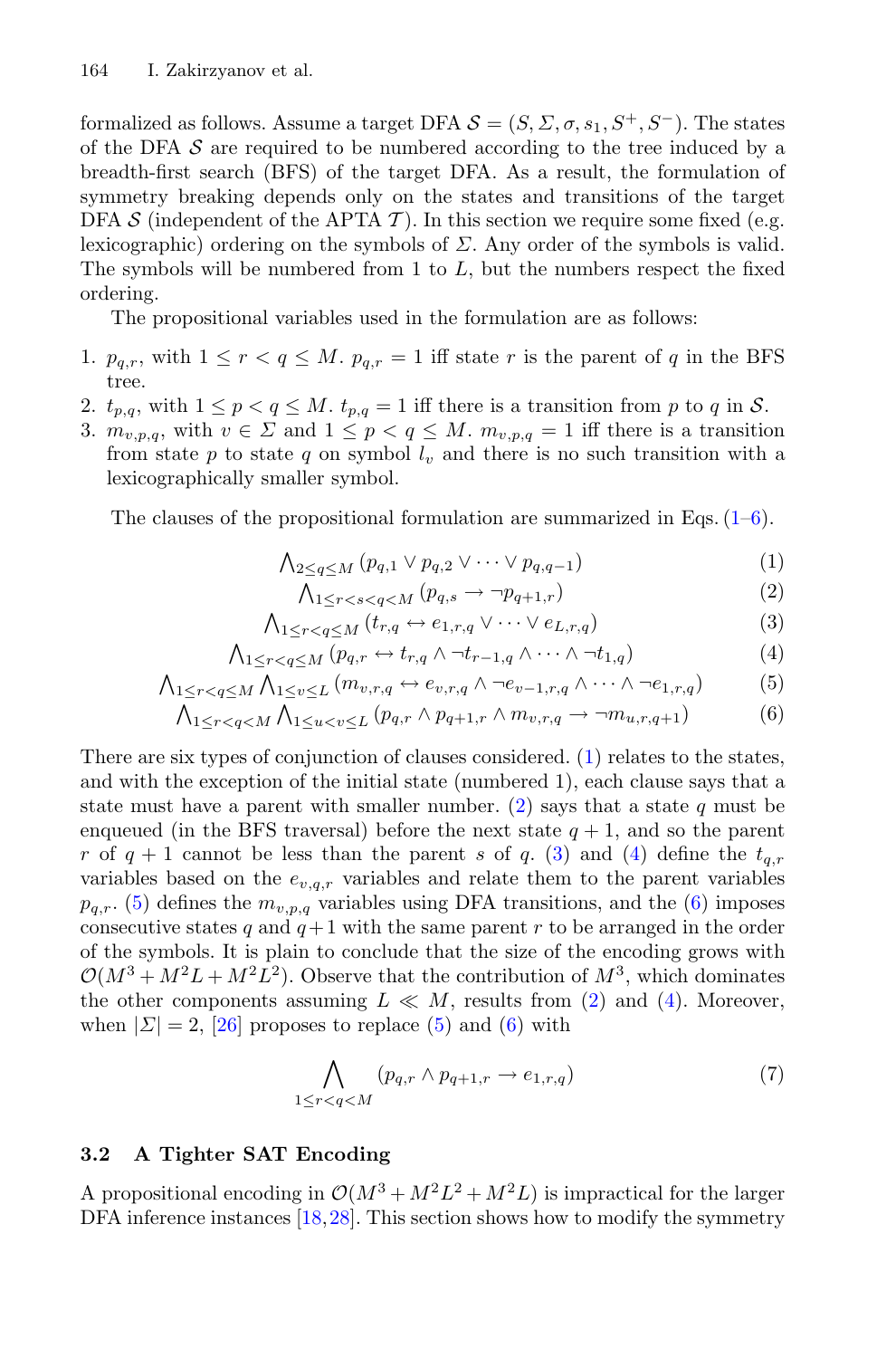breaking propositional encoding of Sect. [3.1](#page-4-2) such that the encoding size becomes  $\mathcal{O}(M^2L)$ . The new encoding develops alternative representations for [\(2\)](#page-5-1) and the  $(4)$ , but also for  $(5)$  and  $(6)$ . In addition, one needs to require:

$$
\sum_{r=1}^{q-1} p_{q,r} = 1 \ 1 < q \le M \tag{8}
$$

We first investigate the encoding of  $(2)$  and  $(4)$ . We can view the values of  $p_{q,r}$ , with  $1 \leq r \leq q-1$ , as a binary string, with  $q-1$  bits, and compare this string with the one of  $p_{q+1,r}$ , with  $1 \leq r \leq q$ , and so with q bits. We introduce  $p_{q,q} = 0$ , and so can also view the values of  $p_{q,r}$  as a binary string with q bits (same size).

Observe that [\(2\)](#page-5-1) encodes the value associated to the binary string of the  $p_{q,r}$  variables to be smaller or equal than the value associated to the binary string of the  $p_{q+1,r}$  variables. To compare the binary strings, we inspect the bits in order, starting at position  $q$ , and moving down to position 1. We consider variables  $ng_{q,r}$ , such that  $ng_{q,r} = 1$  iff the most significant  $q - r + 1$  bits of the string associated with  $p_{q,r}$  are lexicographically *no greater* than those of  $p_{q+1,r}$ . The value associated to the binary string of the  $p_{q,r}$  variables is smaller or equal than the value associated to the binary string of the  $p_{q+1,r}$  variables iff  $ng_{q,1} = 1$ holds. Since we enforce  $p_{q,q} = 0$ , then we must have  $ng_{q,q} = 1$ . Moreover, we also require  $ng_{a,1} \leftrightarrow 1$ . Thus we obtain:

<span id="page-6-0"></span>
$$
(ng_{q,1} \leftrightarrow 1) \land (ng_{q,q} \leftrightarrow 1) \land \bigwedge_{1 \leq r < q} (ng_{q,r} \leftrightarrow ng_{q,r+1} \land eq_{q,r} \lor p_{q,r} \land \neg p_{q+1,r}) \tag{9}
$$

where,  $eq_{q,r} \leftrightarrow (p_{q,r} \leftrightarrow p_{q+1,r}).$ 

Second, a similar approach can be exploited for encoding of [\(4\)](#page-5-1). We introduce variables  $nt_{r,q}$ , where  $nt_{r,q} = 1$  iff there exists no  $t_{s,q} = 1$  with  $s < r$ . Thus,  $nt_{r,q}$ can be defined inductively as follows:

<span id="page-6-1"></span>
$$
(nt_{0,q} \leftrightarrow 1) \land \bigwedge_{1 < r < q} (nt_{r,q} \leftrightarrow nt_{r-1,q} \land \neg t_{r,q}) \tag{10}
$$

Thus, [\(4\)](#page-5-1) can be rewritten, using the  $nt_{r,q}$  variables as follows:

<span id="page-6-2"></span>
$$
p_{q,r} \leftrightarrow t_{r,q} \wedge nt_{r-1,q} \tag{11}
$$

As can be concluded, by using auxiliary variables  $ng_{a,r}$  and  $nt_{r,q}$ , and Eqs. [\(9\)](#page-6-0), [\(10\)](#page-6-1) and [\(11\)](#page-6-2), we achieve an overall propositional encoding in  $\mathcal{O}(M^2L+M^2L^2)$ .

However, we can tighten further the propositional encoding for breaking symmetries using a BFS tree. This is achieved by devising alternative encodings for [\(5\)](#page-5-1) and [\(6\)](#page-5-1). As shown next, this yields a propositional encoding in  $\mathcal{O}(M^2L)$ . With respect to  $(5)$ , we use the additional variables  $ne_{v,r,q}$  such that  $ne_{v,r,q} = 1$ iff all variables  $e_{u,r,q} = 0$  with  $u < v$ , i.e. there are *no* variables  $e_{u,r,q}$  taking value 1, when  $u < v$ .

<span id="page-6-3"></span>
$$
(ne_{1,r,q} \leftrightarrow \neg e_{1,r,q}) \land \bigwedge_{1 < v < L} (ne_{v,r,q} \leftrightarrow \neg e_{v,r,q} \lor ne_{v-1,r,q}) \tag{12}
$$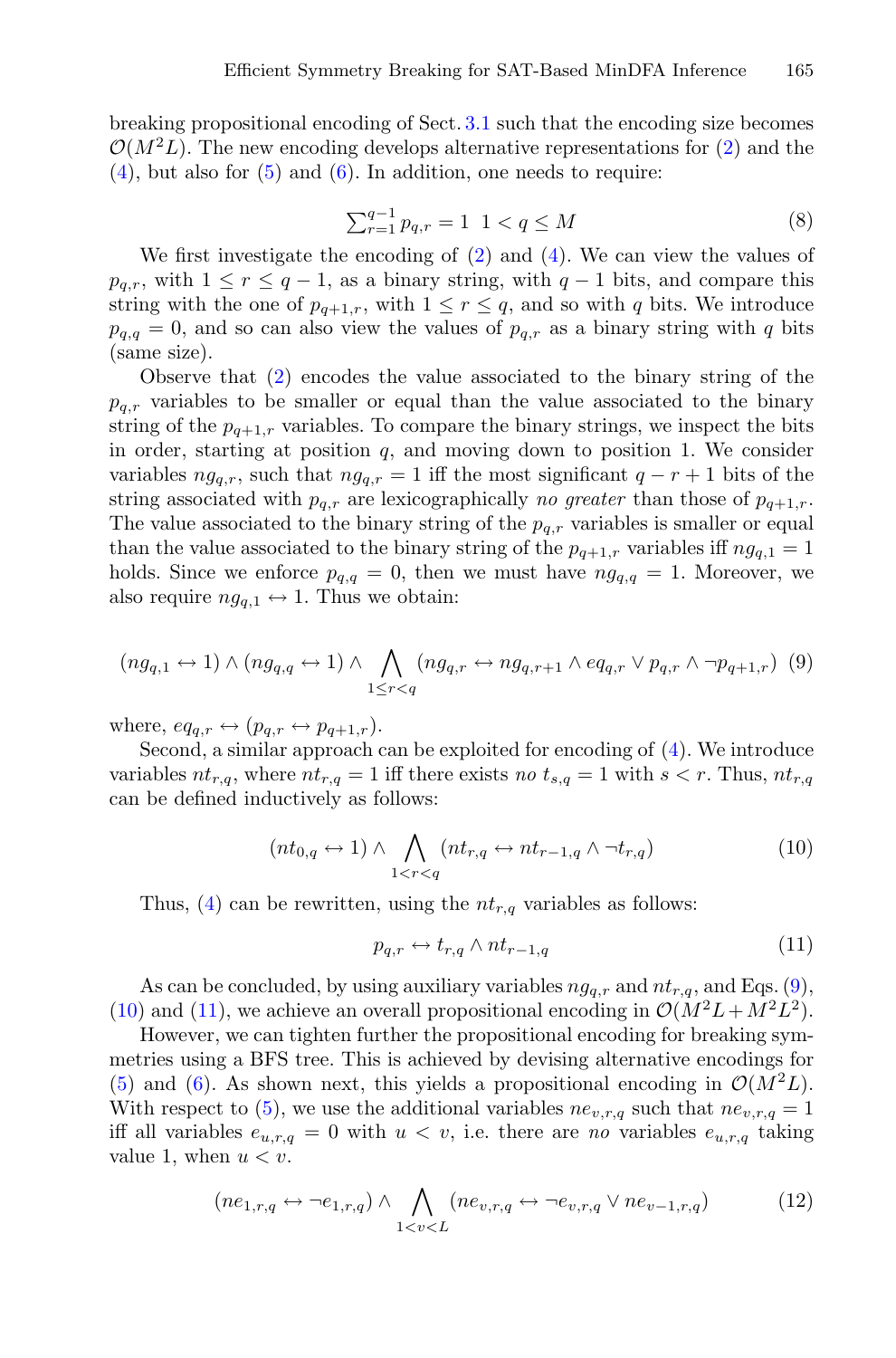Thus given  $(12)$ ,  $(5)$  can be rewritten as follows:

$$
\bigwedge_{1 \leq r < q \leq M} \bigwedge_{1 \leq v \leq L} (m_{v,r,q} \leftrightarrow e_{v,r,q} \land ne_{v-1,r,q}) \tag{13}
$$

With respect to [\(6\)](#page-5-1), we use the additional variables  $zm_{v,r,q}$  such that  $zm_{v,r,q}=1$  iff all variables  $m_{u,r,q}$  are 0*-valued*,  $m_{u,r,q}=0$ , for  $u < v$ .

<span id="page-7-1"></span>
$$
(zm_{1,r,q} \leftrightarrow \neg m_{1,r,q}) \land \bigwedge_{1 < v < L} (zm_{v,r,q} \leftrightarrow \neg m_{v,r,q} \land zm_{v-1,r,q}) \tag{14}
$$

Thus given  $(14)$ ,  $(6)$  can be rewritten as follows:

$$
\bigwedge_{1 \leq r < q \leq M} \bigwedge_{1 \leq v \leq L} (p_{q,r} \land p_{j+1,r} \land m_{v,r,q} \to zm_{v-1,r,q+1}) \tag{15}
$$

One can thus conclude that the resulting propositional encoding size is in  $\mathcal{O}(M^2L)$ .

#### <span id="page-7-0"></span>**3.3 Exploiting BFS-Based Breaking of Symmetries**

This section investigates techniques for developing additional constraints when imposing the ordering of states dictated by a BFS tree of the DFA. Figure [1](#page-7-2) shows a possible BFS tree illustrating the *largest* state numbers that can be the children of some other state. The additional constraints proposed in this section will relate with Fig. [1.](#page-7-2)



<span id="page-7-2"></span>**Fig. 1.** (Worst case) BFS tree with the largest state numbers that can be the children of some other state. Note that  $1 \leq j \leq L$ .

**BFS-Induced Properties.** Although we have introduced  $p_{q,r}$  such that  $r <$  $q \leq M$ , it is possible to refine the range of q given r.

*Property 1.* Given a state r, with  $1 \leq r \leq M$ , in the BFS tree, r can be the parent of states in the range  $r + 1$  to  $rL + 1$ .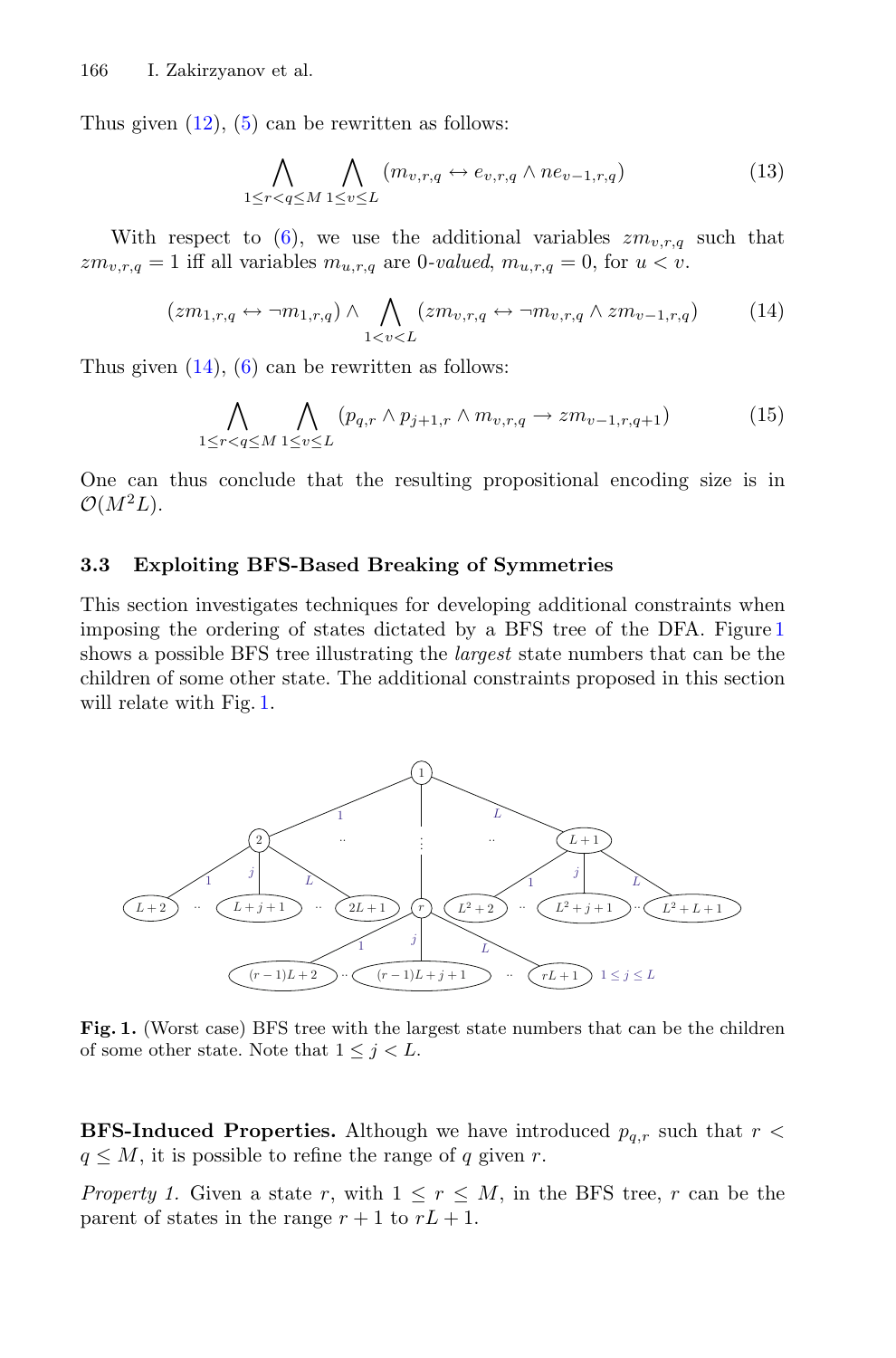Figure [1](#page-7-2) illustrates the argument for the upper bound on the number of the children of r. We can conclude that the value of  $p_{q,r}$  can be non-zero for  $r+1 \leq q \leq rL+1$ , which also impacts the possible values of some of the  $e_{v,r,q}$ and the  $t_{r,q}$  variables.

*Property 2.* For  $q > rL + 1$  and  $v \in [L]$ , then  $p_{q,r} = 0$ ,  $e_{v,r,q} = 0$ , and  $t_{r,q} = 0$ .

Given that the BFS tree assumes a fixed ordering not only on the states but also on the input alphabet, it is possible to identify other transitions that must be forced to value 0 (based on the ordering of the symbols). Hence, we have the following.

<span id="page-8-0"></span>*Property 3.*  $e_{v,r,r}L_{+2-j} = 0$  for  $j \in [L-1]$  and  $v \in [L-j]$ .

The above observations enable to devise the additional constraints described in the remainder of this section. The constraints are organized as *shape* or *range*, but also result from information from the APTA and the BFS distance.

**Shape Constraints.** The possible values of p*q,r* respect a *continuity* property, dictated by the BFS traversal, in that all children of r are consecutively numbered, and there can be *at most* L of these. This continuity property can be encoded using additional variables. Let  $ln p_{q,r}$  be assigned value 1 iff r is the parent of  $q + 1$  but not of q (lnp stands for *left-no-parent*). Thus,

$$
\neg p_{q,r} \land p_{q+1,r} \to lnp_{q,r} \tag{16}
$$

Moreover, we have the following:

$$
(ln p_{q,r} \to \neg p_{q,r}) \land \bigwedge_{r+1 < q \le M} (ln p_{q,r} \to l n p_{q-1,r}) \tag{17}
$$

Thus,  $ln p_{q,r}$  is 1 from  $q = 1$  until the value of q such that  $p_{q+1,r}$  holds.

In a similar fashion, let  $rnp_{a,r}$  be assigned value 1 if and only if r is the parent of q − 1 but not of q (in this case, rnp stands for *right-no-parent*). Thus,

$$
p_{q-1,r} \wedge \neg p_{q,r} \to rnp_{q,r} \tag{18}
$$

Similarly to the previous case, one can exploit the rnp*q,r* variables, and derive the following constraints:

$$
rnp_{q,r} \to rnp_{q+1,r} \ r \leq q < M
$$
\n
$$
rnp_{q,r} \to \neg p_{q,r}
$$
\n
$$
rnp_{q,r} \to \neg e_{v,q,r} \ \ v \in [L]
$$
\n
$$
(19)
$$

Thus,  $rnp_{a,r}$  is 1 from  $q = M$  until the value of q such that  $p_{q-1,r}$  holds.

Another observation is that  $r$  can be the parent of at most  $L$  states, due to L outgoing transitions. As a result, we get,

$$
p_{q,r} \to rnp_{q+L,r} \quad \text{if } q+L \le M\\p_{q,r} \to lnp_{q-L,r} \quad \text{if } q-L \ge r+1
$$
\n
$$
(20)
$$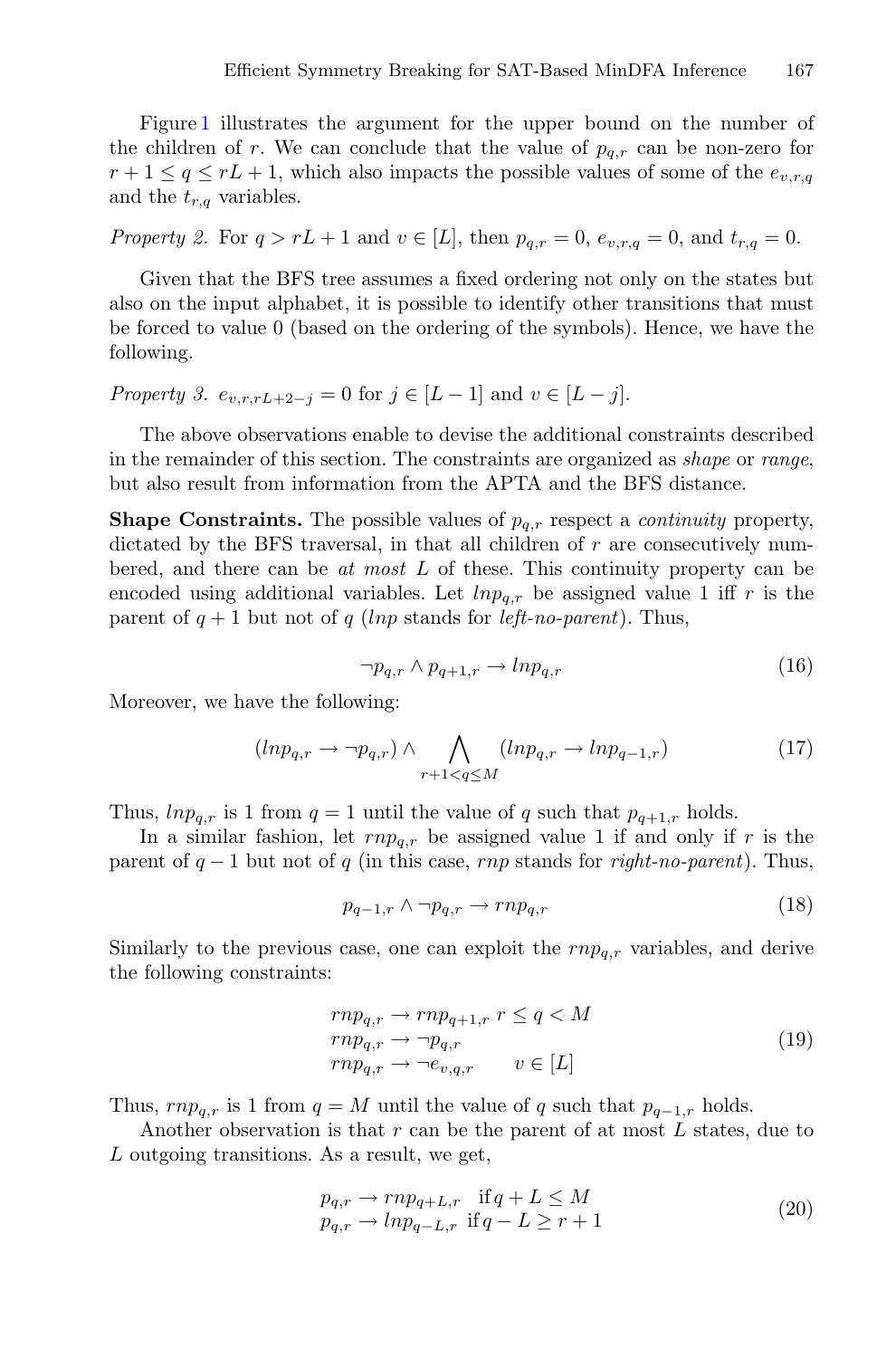The  $ln p_{q,r}$  and  $rn p_{q,r}$  variables serve to force  $p_{q,r}$  variables to be assigned value 0. However, under some circumstances, we can infer that some  $p_{q,r}$  variables must be assigned value 1. For example, for the range of values of  $q$  for which both  $ln p_{q,r}$  and  $rn p_{q,r}$  are 0, the value of  $p_{q,r}$  must be 1. Thus,

$$
\neg lnp_{q_1,r} \land \neg rnp_{q_2,r} \to p_{q',r} \qquad q_1 < q_2 \le \min(q_1 + L - 1, rL + 1, M) \qquad (21)
$$
\n
$$
r + 1 \le q_1 < \min(rL + 1, M)
$$

For any  $q_1$ ,  $q_2$  can range from  $q_1 + 1$  to at most  $q_1 + L$ . Similarly, we can write,

$$
p_{q,r} \wedge p_{s,r} \to p_{s-1,r} \qquad q < s \leq \min(q+L-1, rL+1, M) \qquad (22)
$$
\n
$$
r+1 \leq q < \min(rL+1, M)
$$

As above, for any r, s can range from  $r + 1$  to at most  $r + L$ .

**Range Constraints.** Given a reference state r, we have shown above that the states of which r can be a parent of range from  $r + 1$  until  $rL + 1$ . Moreover, we also know there is a continuity property, which causes  $r$  to be the parent of at most L states, numbered consecutively. This information can be used for constraining the  $p_{q,r}$  variables, between states for which r cannot be a parent, as follows,

$$
p_{q,r} \to \neg p_{q+L,r} \qquad q \in \{l \mid (l \ge r+1) \land (l+L \le M) \land (l+L \le rL+1)\} \tag{23}
$$

In addition, we get the following stronger condition by directly forcing the value of e*v,r,q* variables,

<span id="page-9-0"></span>
$$
p_{q,r} \to \neg e_{v,r,q+L} \quad q \in \{l \mid (l \ge r+1) \land (l + L \le M) \land (l + L \le rL+1)\} \quad (24)
$$

Furthermore, we can exploit Property [3,](#page-8-0) and the imposed ordering of the symbols in the BFS to identify a similar extension to  $(24)$  as follows,

$$
p_{q,r} \to \neg e_{v,r,q+j} \quad j \in \{l \mid l \in [L-1] \land (q+l \leq M) \land (q+l \leq rL+1)\} \qquad (25)
$$
  

$$
v \in [j]
$$

**Minimum BFS Distance.** Given the way the BFS vertices are visited, one can guarantee a minimum BFS shortest path distance for each state. For state  $q$ , the shortest BFS path length is given by  $D_{\min}(q) = \lceil \log_L (q(L-1) + 1) - 1 \rceil$ , with  $q > 1$ , i.e. no matter how the BFS is organized starting at state 1, the shortest path from 1 to q is never less than  $D_{\min}(q)$ . As a result, if  $D_{\min}(q) > \theta(i)$ , then  $m_{i,q} = 0$ . Observe that, under any possible setting in the DFA, the shortest path to  $q$  is larger than the distance to state  $i$  in the APTA. Thus, to get to  $q$  it would require more transitions that those allowed to get from initial state to  $i$ .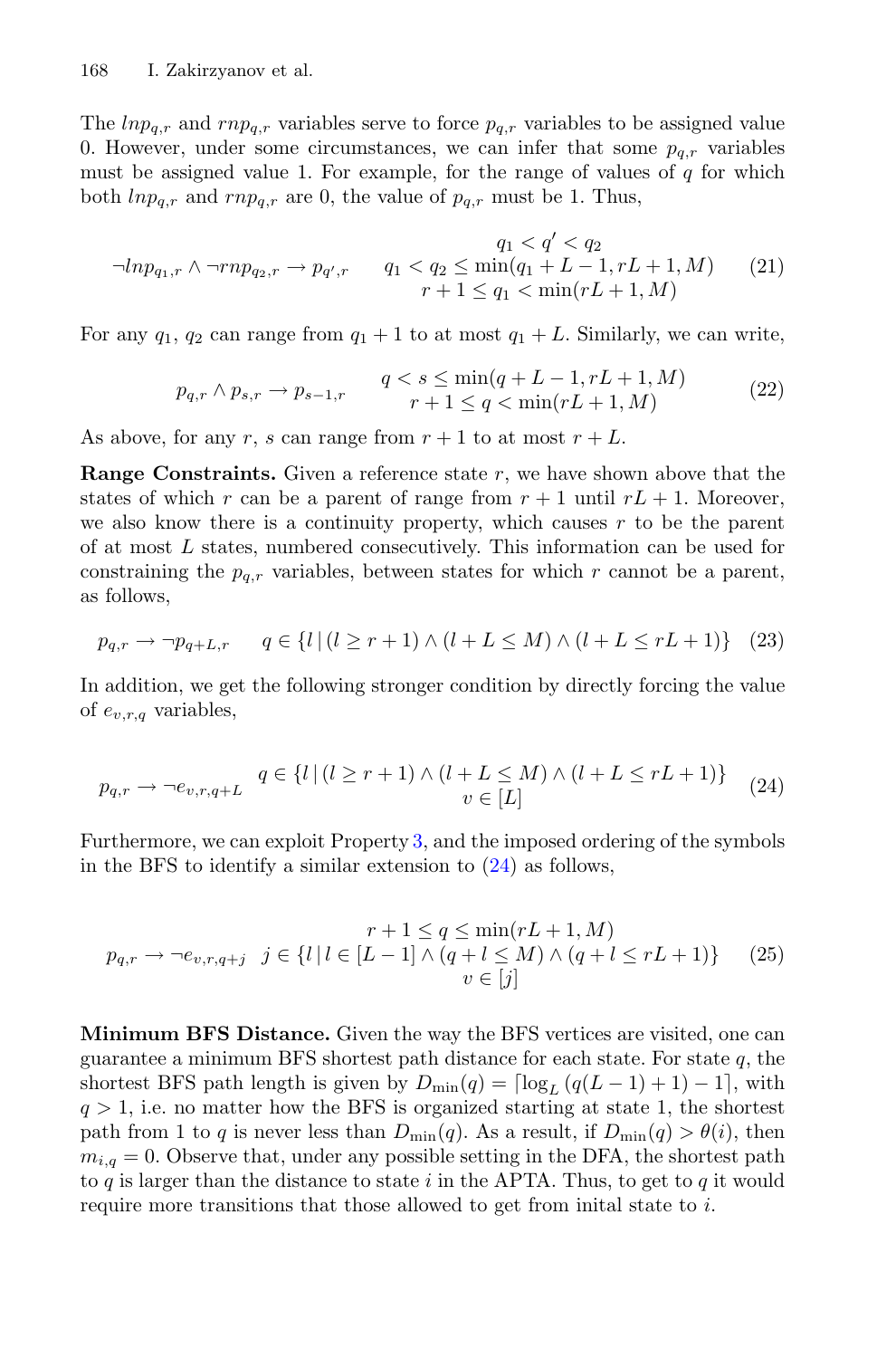**Exploiting APTA Information.** By exploiting the variables and constraints used for breaking symmetries and using a BFS tree on the target DFA, we can devise additional constraints. Observe that, if the depth of a state  $i$  in the APTA is some value  $K$ , then in the DFA, we *must* be able to move from 1 to  $q$  in  $K$  of fewer transitions. However, if the shortest path from 1 to  $q$  in the DFA exceeds the depth K of vertex of i in the APTA, then it would be impossible to move from state 1 to state  $q$  in  $K$  or fewer transitions.

We consider the propositional variables  $d_{q,j}$ , with  $q \in [M]$  and  $1 \leq j \leq q$ , such that  $d_{q,j} = 1$  iff the length of the shortest path in the BFS tree from state 1 to q is j. Moreover, we consider propositional variables  $se_{q,i}$ , with  $q \in [M]$  and  $1 \leq j \leq q$ , such that  $se_{q,j} = 1$  iff the length of the shortest path in the BFS tree from state 1 to q is *smaller* than or *equal* to j. We can use an inductive definition for se*q,j* as follows:

$$
se_{q,0} \leftrightarrow 0
$$
 and  $se_{q,j} \leftrightarrow se_{q,j-1} \lor d_{q,j}$  (26)

Similarly to Sect. [3.2,](#page-5-0) we devise a tight encoding for the definition of the  $d_{q,j}$ variables, suitable for larger problem instances. The insight is to introduce additional variables, which are inductively defined. Let  $er_{q,r,j}$  be such that  $er_{q,r,j} = 1$ iff there *exists* some index  $r < q$  such that  $p_{q,r} = 1$  and  $d_{r,j} = 1$ .

$$
er_{q,r,j} \leftrightarrow p_{q,r} \land d_{r,j} \lor er_{q,r+1,j} \qquad j < r < q-1
$$
\n
$$
er_{q,q-1,j} \leftrightarrow p_{q,q-1} \land d_{q-1,j} \tag{27}
$$

we can now derive constraints on the  $m_{i,p}$  variables. Let  $t_i$  be a state of the APTA such that the depth of  $t_i$  is I. We can define  $d_{q,i}$  as follows:

$$
d_{q,j} \leftrightarrow \neg se_{q,j-1} \land er_{q,j,j-1} \tag{28}
$$

$$
\neg se_{q,I} \to \neg m_{i,q} \tag{29}
$$

One can conclude that the modified constraints have an encoding size in  $\mathcal{O}(N \times$  $M^2$ ).

### <span id="page-10-0"></span>**4 Experimental Results**

This section evaluates the ideas described above, namely a compact SAT encoding and symmetry breaking predicates for solving the MinDFA problem. For this, the ideas were implemented on top of a known MinDFA solver called DFA-Inductor  $[26,30]$  $[26,30]$  written in Java<sup>2</sup>. The new prototype is referred to as *DFA-Inductor 2*. For comparison, two competitors were considered: the original DFA-Inductor and also *dfasat* [\[13](#page-13-7)]. All the selected tools apply the Glucose 4.1<sup>3</sup> SAT solver iteratively and *non-incrementally*, i.e. each call to the oracle is made *from scratch*. All the conducted experiments were performed in Ubuntu Linux on an AMD Opteron 6378 2.40 GHz processor with 496GByte of memory. For

<sup>2</sup> [https://github.com/ctlab/DFA-Inductor.](https://github.com/ctlab/DFA-Inductor)

<sup>3</sup> [http://www.labri.fr/perso/lsimon/glucose/.](http://www.labri.fr/perso/lsimon/glucose/)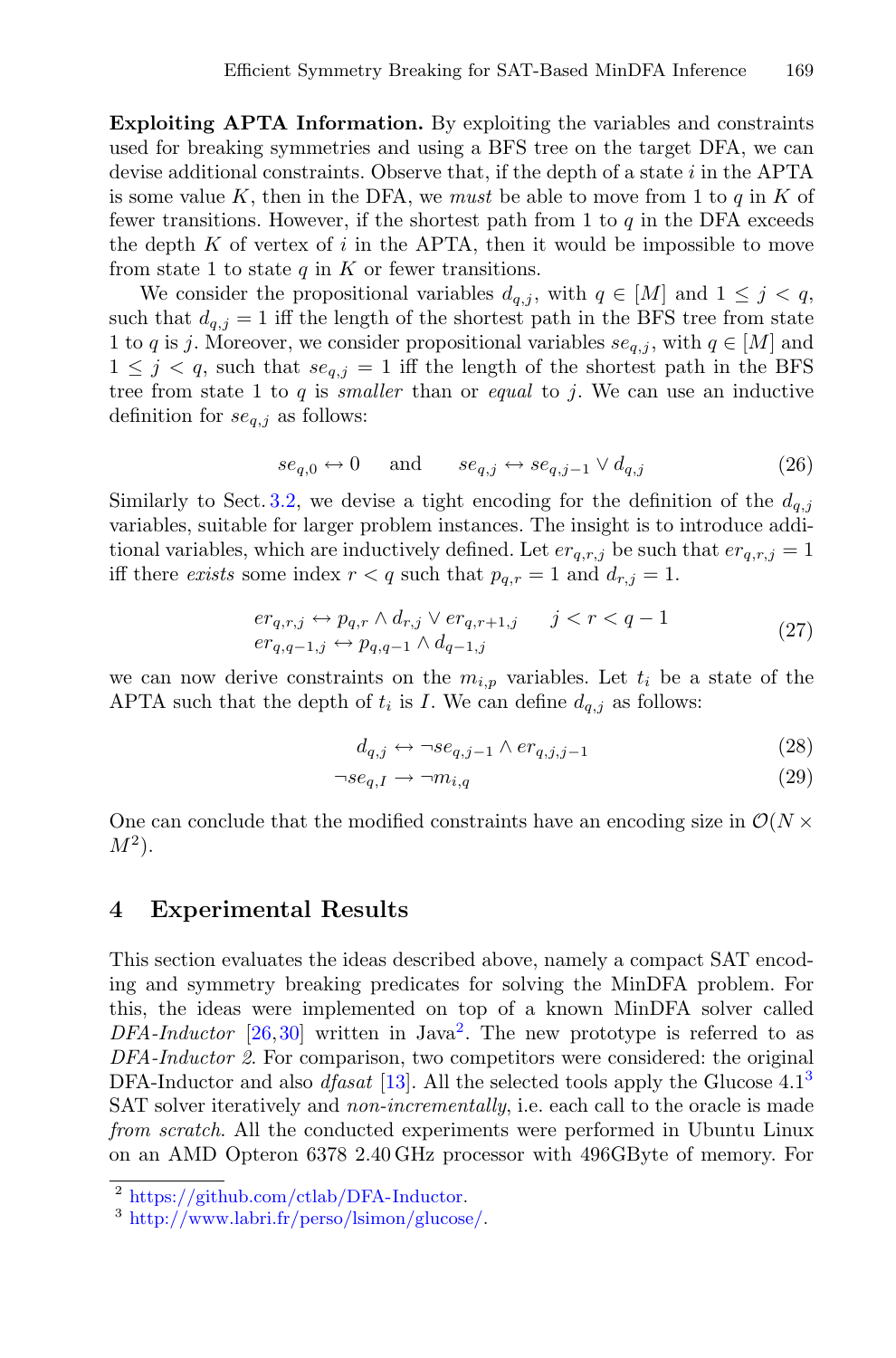

<span id="page-11-0"></span>**Fig. 2.** Detailed performance of dfasat, DFA-Inductor, and DFA-Inductor 2

each individual process, the time limit was set to 600 s and the memory limit to 1 GByte. For the comparison, a number of benchmark instances were randomly generated, following the procedure described in [\[30\]](#page-14-1). Concretely, starting from a randomly generated APTA of *even* size  $N, N \in [20, 36], 50 \times N$  samples were generated. The size of the  $\Sigma$  is two. For each even number  $N \in [20, 36]$ , exactly 100 benchmark instances were created such that given value  $N$ , the resulting DFA for each of the corresponding 100 instances is guaranteed to be  $N$ . This way, the number of benchmark families defined by values  $N$  is 9. Thus, the total number of instances considered is 900. Figure [2a](#page-11-0) shows a cactus plot depicting the performance of all the selected solvers. As one can observe, dfasat is significantly outperformed by the compact encoding implemented in DFA-Inductor. In total, dfasat is able to solve only 51 benchmark instances (out of 900). Also observe that the symmetry breaking predicates described above further improve the performance of DFA-Inductor (see DFA-Inductor 2 compared to DFA-Inductor in the Fig. [2a](#page-11-0)). A comparison between DFA-Inductor and DFA-Inductor 2 is detailed in Fig. [2b](#page-11-0) and also in Table [2.](#page-12-6) Except for a few outliers, the symmetry breaking predicates of DFA-Inductor 2 are responsible for 20–40% performance improvement on average. Also it is important to note that the harder the problems are, the smaller is the performance gap between the two configurations. Although this can be seen as a drawback, the phenomenon requires further investigation on the use of symmetry breaking with various SAT solvers and a multitude of families benchmark sets. In total, the number of instances solved by DFA-Inductor and DFA-Inductor 2 is 678 and 731, respectively, thus, comprising a gap of 53 benchmark instances. Therefore, symmetry breaking brings more 7.2% instances solved.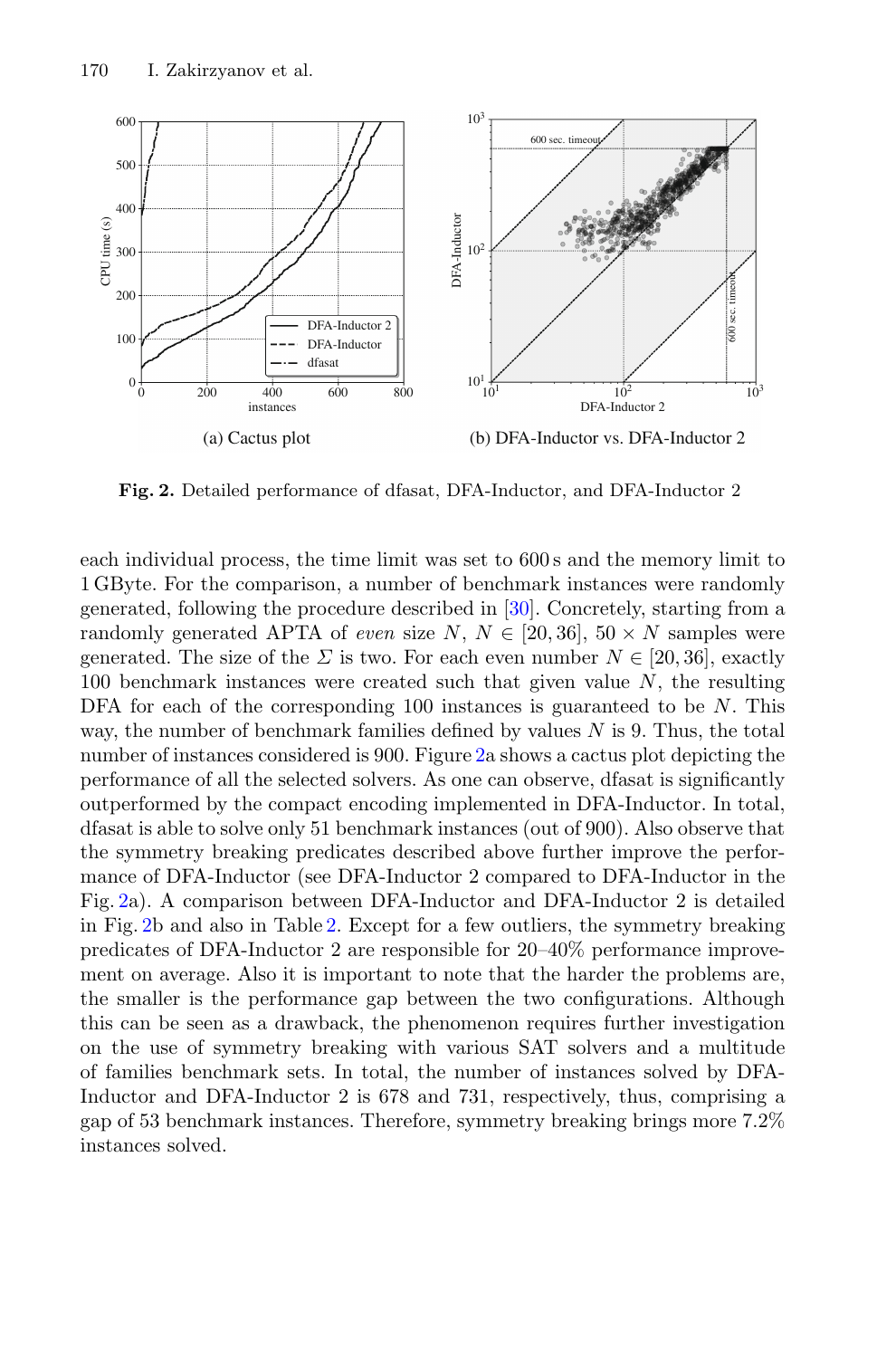<span id="page-12-6"></span>**Table 2.** The effect of applying the symmetry breaking predicates described above. The solver configuration using the proposed symmetry breaking is referred to as *DFA-Inductor 2* and compared to the base configuration, i.e. *DFA-Inductor*. If an instance is timed out, its contribution to the average time of the corresponding benchmark family is assumed to be 600 s. The corresponding values are written in *italic*.

| N  | DFA-Inductor |       |       |          | DFA-Inductor 2 |       |       |          |
|----|--------------|-------|-------|----------|----------------|-------|-------|----------|
|    | min          | avq   | max   | # solved | min            | avq   | max   | # solved |
| 20 | 86.8         | 148.3 | 221.0 | 100      | 33.3           | 91.9  | 228.4 | 100      |
| 22 | 85.5         | 147.1 |       | 99       | 49.2           | 100.4 |       | 99       |
| 24 | 128.6        | 181.5 | 287.8 | 100      | 80.4           | 136.8 | 262.5 | 100      |
| 26 | 158.1        | 251.8 |       | 99       | 114.8          | 209.3 |       | 99       |
| 28 | 223.4        | 317.9 | 534.5 | 100      | 164.2          | 268.9 |       | 99       |
| 30 | 307.2        | 443.8 |       | 91       | 227.1          | 389.2 |       | 95       |
| 32 | 326.0        | 506.5 |       | 76       | 249.2          | 447.4 |       | 86       |
| 34 | 414.5        | 591.1 |       | 13       | 392.1          | 569.9 |       | 41       |
| 36 |              | 600.0 |       | $\theta$ | 448.4          | 594.8 |       | 12       |

# <span id="page-12-0"></span>**5 Conclusions**

This paper proposes a number of novel techniques for encoding and reasoning about symmetries when exploiting SAT oracles for inferring minimum-size DFAs. The experimental results provide evidence of the improvements that can be achieved when compared with the state of the art [\[26,](#page-14-3)[30\]](#page-14-1), also enabling significant gains over the best exact methods proposed in recent years [\[13\]](#page-13-7). The novel symmetry-breaking ideas described in the paper can be applied to other approaches for inferring minimum-size DFAs, including the use of SMT solvers [\[20\]](#page-13-8), and also in other settings.

# **References**

- <span id="page-12-2"></span>1. Abela, J., Coste, F., Spina, S.: Mutually compatible and incompatible merges for the search of the smallest consistent DFA. In: ICGI, pp. 28–39 (2004)
- <span id="page-12-1"></span>2. Angluin, D.: Learning regular sets from queries and counterexamples. Inf. Comput. **75**(2), 87–106 (1987)
- <span id="page-12-5"></span>3. Asín, R., Nieuwenhuis, R., Oliveras, A., Rodríguez-Carbonell, E.: Cardinality networks: a theoretical and empirical study. Constraints **16**(2), 195–221 (2011)
- <span id="page-12-4"></span>4. Belov, A., Lynce, I., Marques-Silva, J.: Towards efficient MUS extraction. AI Commun. **25**(2), 97–116 (2012)
- <span id="page-12-3"></span>5. Biere, A., Heule, M., van Maaren, H., Walsh, T. (eds.): Handbook of Satisfiability, Frontiers in Artificial Intelligence and Applications, vol. 185. IOS Press, Amsterdam (2009)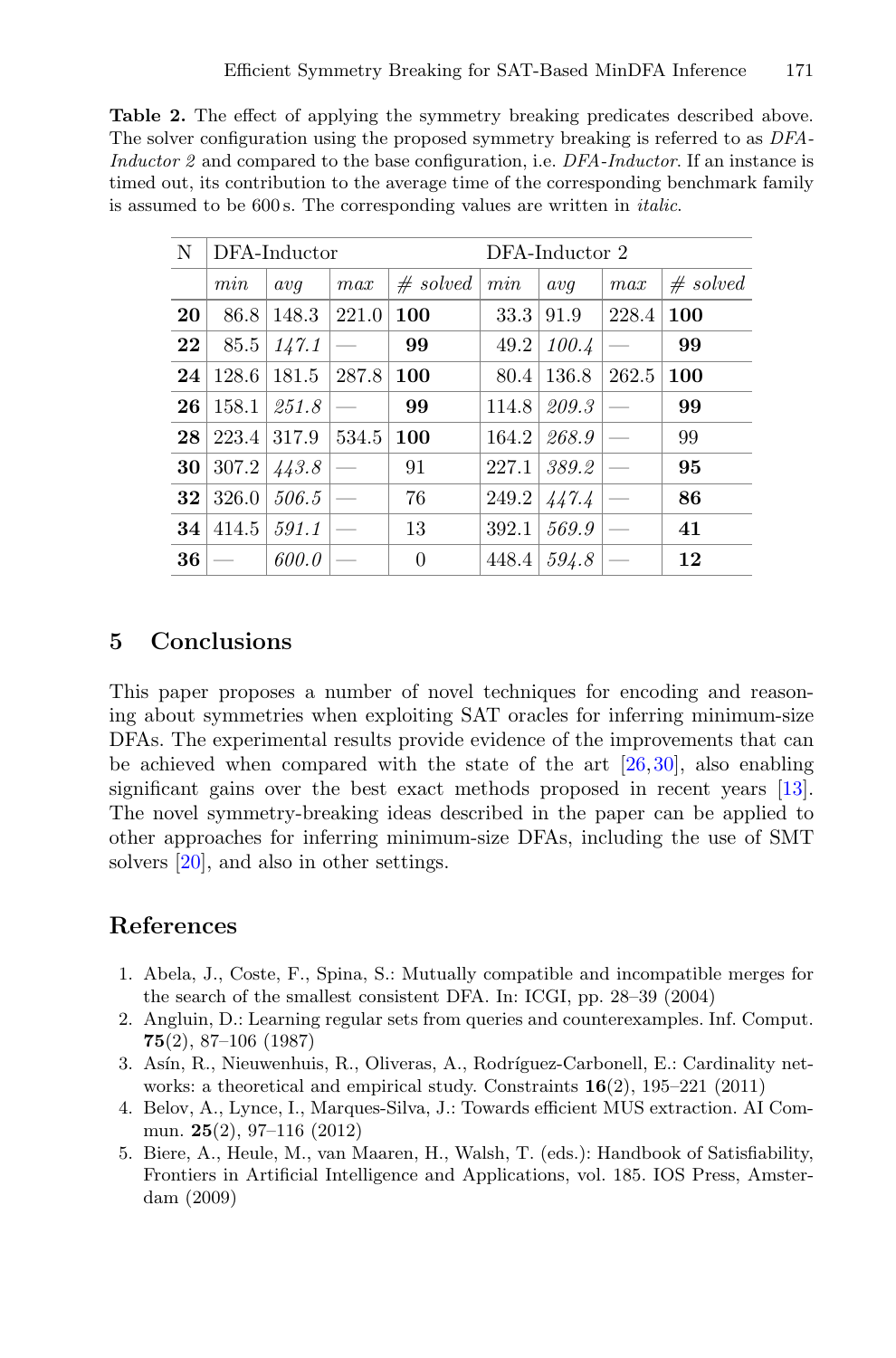- <span id="page-13-0"></span>6. Biermann, A.W., Feldman, J.A.: On the synthesis of finite-state machines from samples of their behavior. IEEE Trans. Comput. **21**(6), 592–597 (1972)
- <span id="page-13-13"></span>7. Bugalho, M.M.F., Oliveira, A.L.: Inference of regular languages using state merging algorithms with search. Pattern Recognit. **38**(9), 1457–1467 (2005)
- <span id="page-13-1"></span>8. Coste, F., Nicolas, J.: Regular inference as a graph coloring problem. In: IWGI (1997)
- <span id="page-13-2"></span>9. Coste, F., Nicolas, J.: How considering incompatible state mergings may reduce the DFA induction search tree. In: ICGI, pp. 199–210 (1998)
- <span id="page-13-19"></span>10. Eén, N., Sörensson, N.: Translating Pseudo-Boolean constraints into SAT. JSAT **2**(1–4), 1–26 (2006)
- <span id="page-13-18"></span>11. Gent, I.P., Nightingale, P.: A new encoding of all different into SAT. In: Workshop on Modelling and Reformulating Constraint Satisfaction Problems, pp. 95–110 (2004)
- <span id="page-13-6"></span>12. Grinchtein, O., Leucker, M., Piterman, N.: Inferring network invariants automatically. In: Furbach, U., Shankar, N. (eds.) IJCAR 2006. LNCS (LNAI), vol. 4130, pp. 483–497. Springer, Heidelberg (2006). [https://doi.org/10.1007/11814771](https://doi.org/10.1007/11814771_40) 40
- <span id="page-13-7"></span>13. Heule, M.J.H., Verwer, S.: Exact DFA identification using SAT solvers. In: Sempere, J.M., García, P. (eds.) ICGI 2010. LNCS (LNAI), vol. 6339, pp. 66–79. Springer, Heidelberg (2010). [https://doi.org/10.1007/978-3-642-15488-1](https://doi.org/10.1007/978-3-642-15488-1_7) 7
- <span id="page-13-11"></span>14. Heule, M., Verwer, S.: Software model synthesis using satisfiability solvers. Empir. Softw. Eng. **18**(4), 825–856 (2013)
- <span id="page-13-14"></span>15. de la Higuera, C.: A bibliographical study of grammatical inference. Pattern Recognit. **38**(9), 1332–1348 (2005)
- <span id="page-13-12"></span>16. Hopcroft, J.E., Motwani, R., Ullman, J.D.: Introduction to Automata Theory, Languages, and Computation - International Edition, 2nd edn. Addison-Wesley, Boston (2003)
- <span id="page-13-4"></span>17. Lang, K.J.: Faster algorithms for finding minimal consistent DFAs. Technical report, NEC Research Institute (1999)
- <span id="page-13-5"></span>18. Lang, K.J., Pearlmutter, B.A., Price, R.A.: Results of the Abbadingo one DFA learning competition and a new evidence-driven state merging algorithm. In: Honavar, V., Slutzki, G. (eds.) ICGI 1998. LNCS, vol. 1433, pp. 1–12. Springer, Heidelberg (1998). <https://doi.org/10.1007/BFb0054059>
- <span id="page-13-16"></span>19. Morgado, A., Heras, F., Liffiton, M.H., Planes, J., Marques-Silva, J.: Iterative and core-guided MaxSAT solving: a survey and assessment. Constraints **18**(4), 478–534 (2013)
- <span id="page-13-8"></span>20. Neider, D.: Applications of automata learning in verification and synthesis. Ph.D. thesis, RWTH Aachen University (2014)
- <span id="page-13-9"></span>21. Neider, D., Jansen, N.: Regular model checking using solver technologies and automata learning. In: NFM, pp. 16–31 (2013)
- <span id="page-13-3"></span>22. Oliveira, A.L., Marques-Silva, J.: Efficient algorithms for the inference of minimum size DFAs. Mach. Learn. **44**(1/2), 93–119 (2001)
- <span id="page-13-17"></span>23. Sinz, C.: Towards an optimal CNF encoding of Boolean cardinality constraints. In: van Beek, P. (ed.) CP 2005. LNCS, vol. 3709, pp. 827–831. Springer, Heidelberg (2005). [https://doi.org/10.1007/11564751](https://doi.org/10.1007/11564751_73) 73
- <span id="page-13-15"></span>24. Trakhtenbrot, B.A., Barzdin, Y.M.: Finite Automata: Behavior and Synthesis. North-Holland Publishing Company, Amsterdam (1973)
- <span id="page-13-10"></span>25. Ulyantsev, V., Tsarev, F.: Extended finite-state machine induction using SATsolver. In: ICMLA, pp. 346–349 (2011)